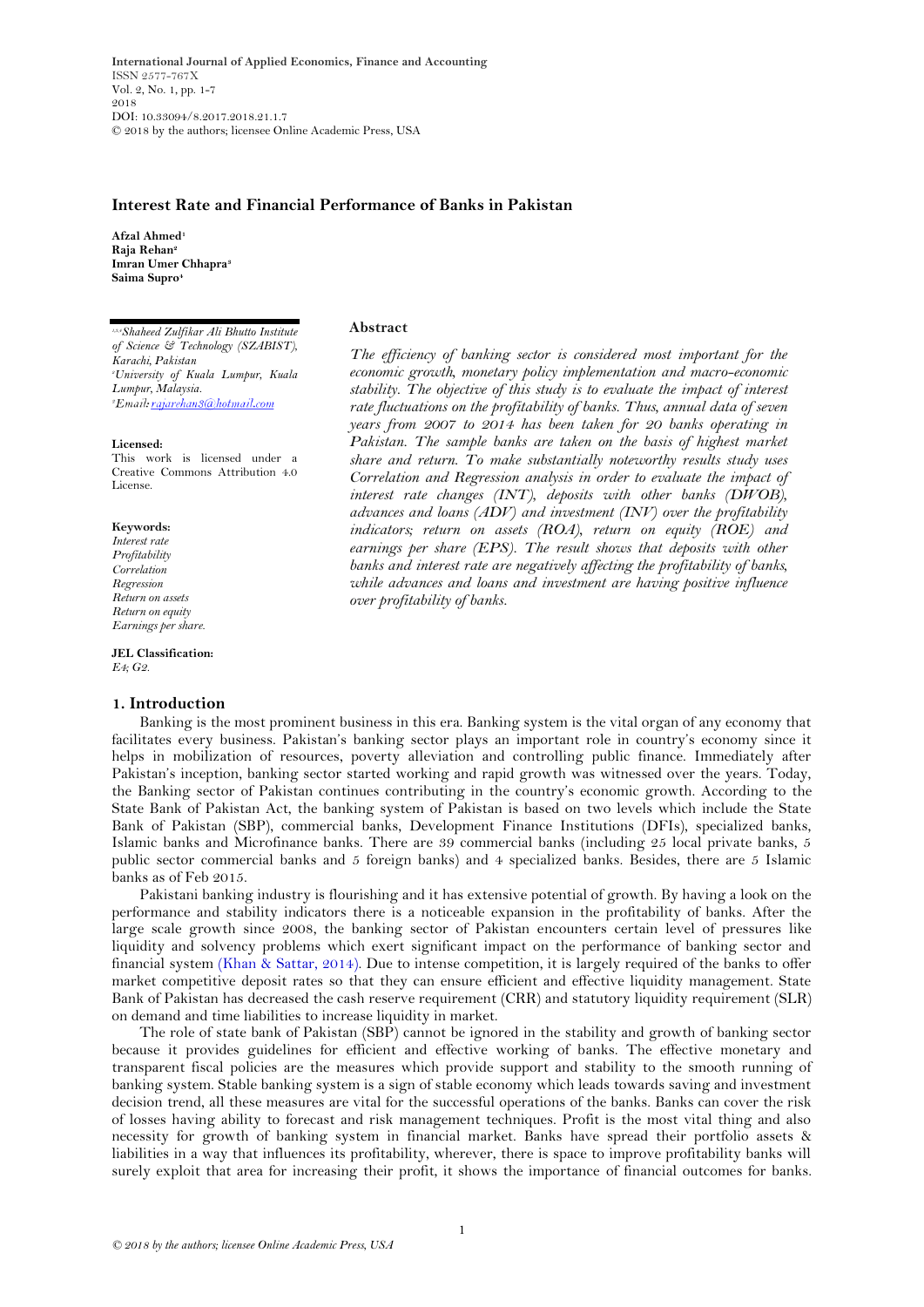Assets of bank are divided into two categories earning assets and non-earning assets: earning assets mean those assets on which the banks earn some sort of profit and they provide the major contribution to the banks' income. In the other hand, non-earning assets serve the purpose of reserve requirements. Thus the earning assets exert significant impact on the banks' profitability.

Interest rate is main tool of monetary policy and an important macroeconomic variable, which is positively linked with country's economic growth. Commonly, interest rate is said to be the cost of capital, means the price paid for money used over a certain time period. (Investopedia.com). Banks as financial intermediary plays a vital role in operations of economic development and its efficiency can also influence the economic advancement. The financial services provided by banks are quite different from other financial institutions and in return bank charges interest. Depositors provide maximum amount of the funds and they receive interest in return. Interest margin is the difference between the interest paid and the interest received.

If banks' interest margin increases they are in benefit but it will have negative impact on the lenders and borrowers. Throughout the last decade increasing trend in interest margin has been observed. Lack of desirable amount of the possible opportunities for financial institutions has further aggravated the impact of spread. Changes in interest rate not only affect the cost of using money (cost of capital) as a result of the decision to invest but also influence the consumption level of an individual. When there is an increase in interest rate it will affect the investment because the cost of capital will increase. On the contrary, when there is decrease in interest rate it will decrease the rates to depositors and suppress the savings. For this reason, serious repercussions are observed on the economy due to the interest rate changes. Unlike other institutions, banks responsiveness to the interest rate changes is quite large. Impact of changes in the interest rate on the profits of banks has remained a momentous issue.

These realities provide an impetus to focus on the current situation of banks profitability. They exert great deal of influence on the efficient and effective handling of banks of their portfolios like assets and liabilities. They also influence the identification of unexplored areas where banks can have possible opportunities to increase their profitability.

Too much fluctuation in interest rate has a great impact on the economy as well as individual and corporate level decision making. The variation of interest rate has immense influence on savings and investments decisions. In the period of 2008-2014 market interest rate in Pakistan has seen an enormous fluctuation which has affected the investments, savings and returns of financial institutions. This is the reason current study evaluates the effect of market interest rate on the financial performance of banks of Pakistan through three independent variables (ROA, ROE and EPS) and four dependent variables (INT, INV, AND & DWOB) to understand the contribution of such institutions to the financial stability.

### **2. Review of Literature**

On the related topic, the numerous studies have been carried out in the past and the focus of those studies was the developing nations. Major purpose of those studies was to discover the factors that influence banks' profitability.

In early literature, for discovering the financial position of the banks, interest rate was used mostly. The net interest margin rate of the banks is extremely delicate to change. The profit of banks increases as the interest rate of the banks increases, according to [McCulloch and Shiller \(1987\)](#page-6-1) and [Samuelson \(1945\)](#page-6-2) the general market situation. [Samuelson \(1945\)](#page-6-2) expressed "The banking system as a whole is immensely assisted rather than hindered by an increase in the interest rate and commercial banks would profit more than savings banks".

The investigation of [Maisel and Jacobson \(1978\)](#page-6-3) demonstrated that in an efficient market there is no need to consider the institutional forces of market. Financial institution can easily get the outcome from accessible data to foresee the future activities and responses. Financial institutions always discover better approaches to balance their cost and return. They believed that through an efficient financial market they anticipate their asset management results very efficiently and rapidly like cost and return, assets, liabilities. Authors directed this study on the base of cross sections banks cost and revenue from the period 1962-1975. Their estimate was based on cost of book value of assets and the net rate of income. The outcomes additionally demonstrated the major shifting happened in the period of 1970-1975.

The investigation of [English \(2002\)](#page-5-0) an[d Hanweck and Ryu \(2005\)](#page-5-1) bank's income is largely affected by the changes in the interest rate. As per the investigation of [English \(2002\)](#page-5-0) the net interest margin of commercial banks and market interest rates revealed steady in the perspective of relationship among the market interest rate and net interest margin of the banks.

The paper of [Davies and Vaught \(2011\)](#page-5-2) narrated "the impact of interest rate on the profitability of banks in south specific". Findings show that the profit margin of this region banks is in conformity with the line or criteria mentioned by the central banks of all the countries in that specific region. The information was accumulated through the region's central banks prudential. Economic and country risk is comparatively high in this area, the expense of compliance with prudential regulations additionally impact the interest rates, the banks profit remain was high in light of the fact that the ROA is 4.8% since 2001, which comes mostly through the foreign exchange dealings of goods and services.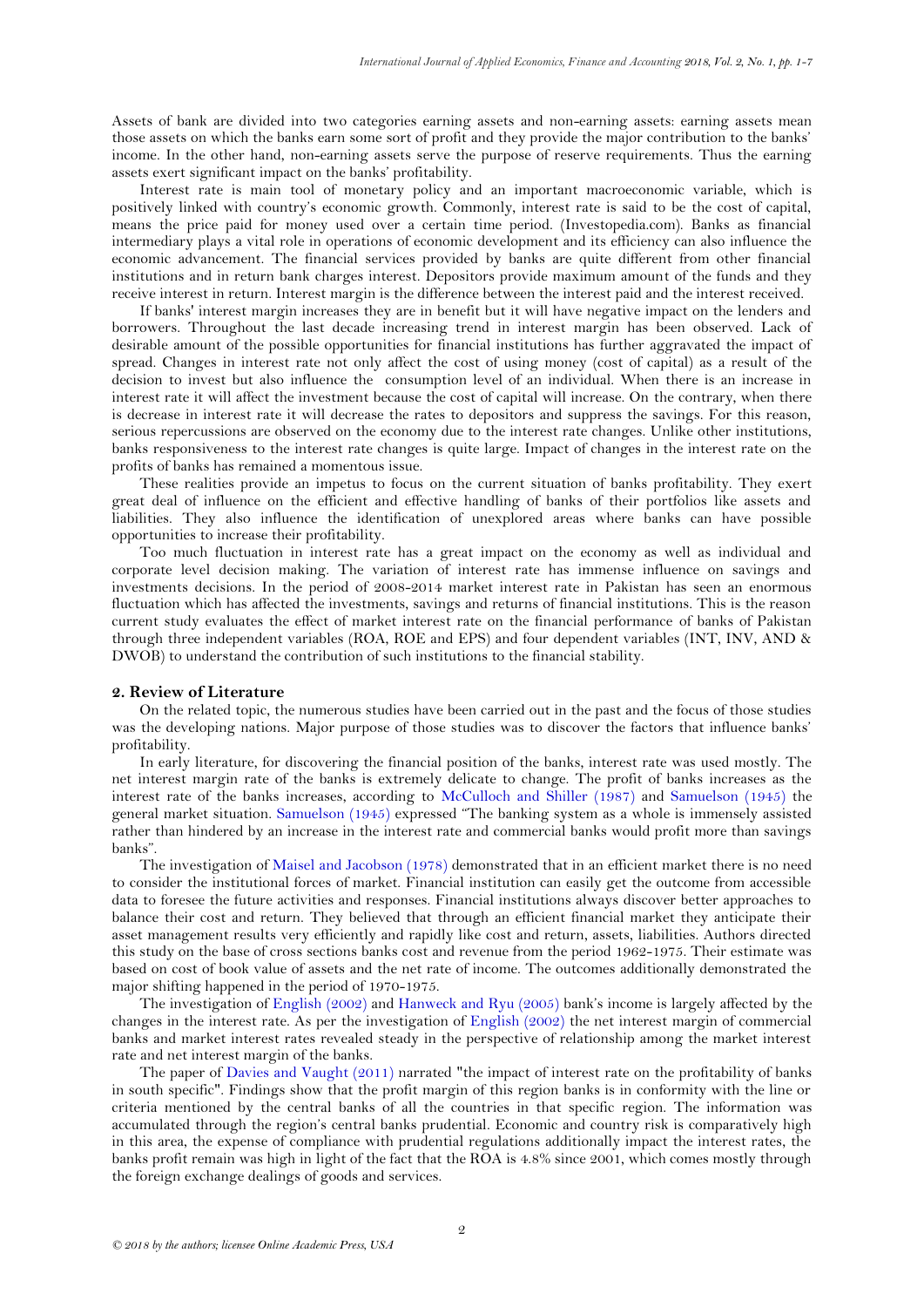Research paper of [Tahmoorespour and Ardekani \(2012\)](#page-6-4) examined the impact of interest rate on the bank return and size of the bank. The data was taken from 14 different markets from the period 2001 to 2010. Researchers considered different financial ratios and bank return as variables for the purpose of study. The analysis shows the different positive and negative results because of fluctuations of interest rate. This is because of difference in market size, macro-economic conditions, monetary policy and difference among countries. Most countries' banks indicated positive associations with return and interest rate difference however couple of countries like India, Japan, Denmark, and Switzerland were not in accordance with it.

[Molyneux and Thorton \(1992\)](#page-6-5) examined the profitability of banking zone 18 European nations' data amid the 1986-1989 periods, utilizing pooled data. They identified considerable direct relationship with the return on equity and the level of interest rates, bank concentration and government ownership during their study. Their findings recommends that keeping in mind the competition or the quality of bank performance the antitrust or regulatory policy must be formulated according to the changing market structure.

[Ogunbiyi and Ihejirika \(2014\)](#page-6-6) investigated the effect of interest rates on profitability of deposits money banks in Nigeria. The study covered all the data of thirteen years at the country level and used multivariate regression analysis. The dependent variables for measuring the Banks performance were return on assets (ROA), return on equity (ROE) and net interest margin (NIM). The independent variables were Real interest rate, T-bill rate, Minimum discount rate, interbank rate, Savings deposit rate and Inflation. According to the estimated results, profitability of Nigerian deposits money banks were influenced significantly and negatively by Real interest rate and Savings deposit rate as measured by return on assets and return on equity. In contrast, it was found that there seems to be no prominent relationship between interest rate variables and Net interest margin. According to the results of this study, the profitability of the banking depends on the changing interest rates.

The study of [Demirguc-kunt and Huizinga \(1999\)](#page-5-3) studied the determinants of the bank profitability and interest rate are: macroeconomic conditions, regulations, organization financial structure, implicit and explicit bank taxation, deposit insurance regulations, bank characteristics and several legal underlying institutional indicators. Study also clarified that foreign banks had higher profit margin in developing countries as compared to domestics banks and a reverse situation is entailing in industrial countries. The regression technique was used to find out the results of determinants on profit and interest rates which were collected from banking institutions of 80 countries from 1988-1995.

Gul studied the relationship between bank-specific and macro-economic characteristics over bank profitability for the period of 2005-2009. Pooled Ordinary Least Square (POLS) method was used to examine the effects. Determinants of banks' profitability were categorized into two types of factors; internal and external factors. The study defined external factors; GDP, Inflation and Market capitalization and internal factors; Size, Capital, Loan, and Deposits as independent variables and return on asset (ROA), return on equity (ROE), return on capital employed (ROCE) and net interest margin (NIM) as the dependent variables. The results showed that the value for R-square in model is 0.54 that shows 54% of variation in the dependent variable is explained by the independent variable. Overall results found that these bank-specific and macroeconomic factors affect the profitability of banks in Pakistan.

[Khan and Sattar \(2014\)](#page-6-0) examined the impact of interest rate changes on the profitability of commercial banks operating in Pakistan during 2008-2012. According to study, for the couple of previous years interest rate spread is growing, by which savings and investment are discouraged and on the other hand it ensures the efficient bank lending. For the purpose of discovering the relationship between interest rate and profitability, they used Pearson Correlation method. In their study they took profitability as dependent variable and interest rate as independent variable. They individually analyzed the impact of interest increase and interest decrease on the bank's profitability. The results showed that interest rate and commercial bank's profitability are strongly and negatively correlated. The result differs from the literature review because there is huge banking spread in Pakistan which absorbs the changes in interest rates. In addition, investment also contributes to the banks' earning, so their income does not only depend upon interest margins.

Malik et al. through his study, examined the market interest rate effects on profits of banks. They divided the sample into two categories; the public sector banks and the private sectors banks of Pakistan. Banking lending rate was taken as a proxy for interest rate while return on asset and return on equity were taken as a proxy for profitability. Method of analyses was Regression technique. The results showed that there are significant effects on the profitability of both public sector and private sector, the interest rate affect the private sector the most.

[Gull and Zaman \(2013\)](#page-5-4) evaluated the impact of interest rate fluctuations and financial outcomes of banking sector of Pakistan. A sample of 20 banks listed at Karachi Stock Exchange KSE - 100 was taken into consideration on the basis of high return and market share for the period of 2007-2012. The determinants for measuring the financial performance were return on assets, return on equity, earnings per share as dependent variables and independent variables include Interest rate, loans or advances, investment and deposits with other banks. Descriptive, correlation and regression analysis were used as statistical techniques. The results showed the value for R-square model for ROA is 0.43 that shows that 43% variations in ROA is explained by independent variables. The value of R-square for ROE is 0.30 that shows that 30% variations in ROE is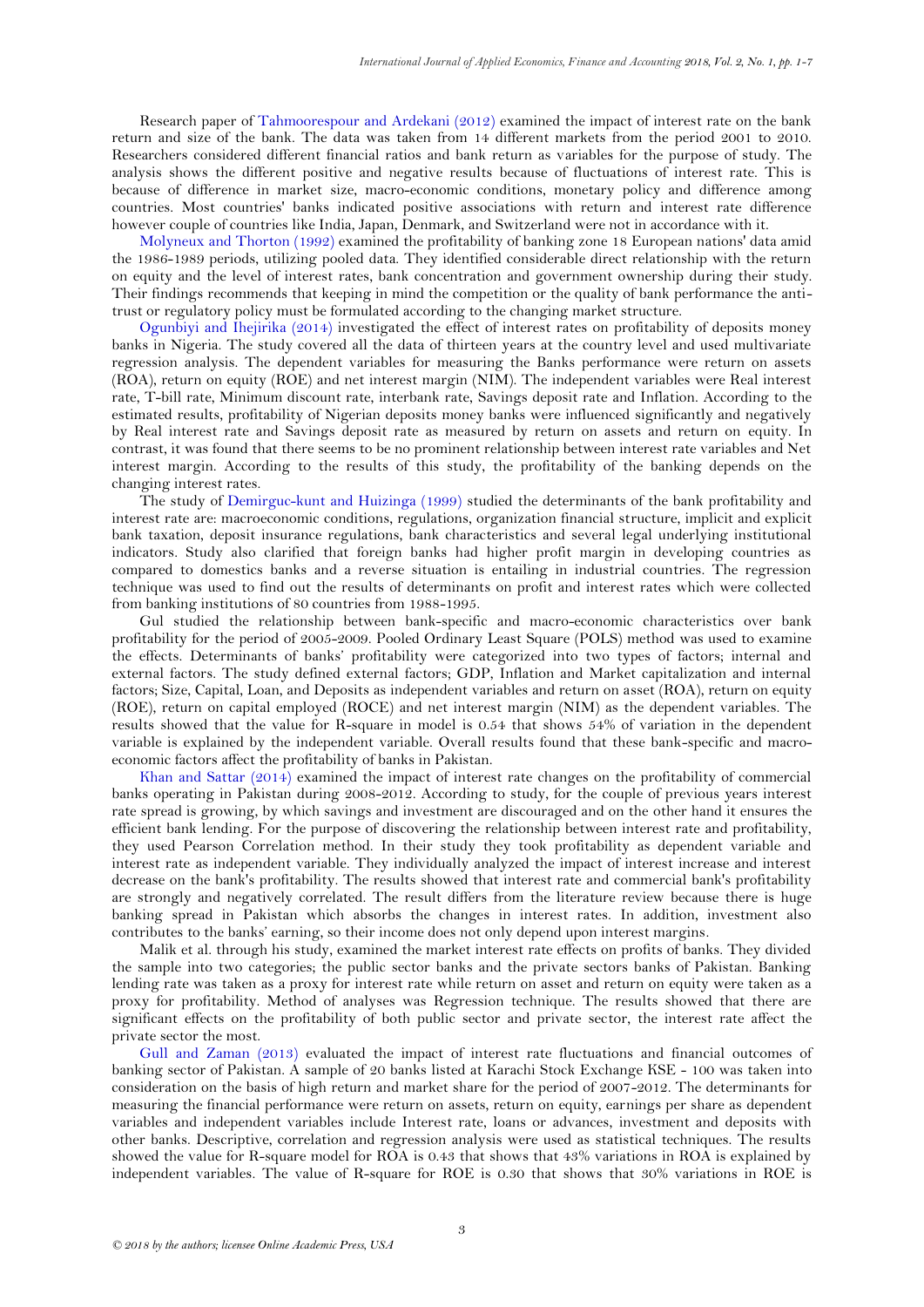explained by independent variables. The value of R-square for EPS is 0.717 that shows that 71% variations in EPS is explained by independent variables. From the Outcomes of analysis it is concluded that interest rate and other variables show significant influence on financial performance of commercial banks operating in Pakistan.

### **3. Research Methodology**

To investigate the association between market interest rate and bank's performance in Pakistan, the quantitative approach is used to investigate the variables. All the data is taken from the officials records of the said organizations and at the same interval. The annual data of interest rate is gathered from the reports of State Banks of Pakistan and financial reports of 20 commercial banks are gathered for 2008-2014 from their respective websites. This eight years period is selected due to two reasons. Firstly, during this period of time too much fluctuation was observed in the interest rates and profit margin of banks. Secondly, before 2003 banking sector was using PKRV rate as benchmark rate after that KIBOR rate was introduced as benchmark in banking sector. Selection of these twenty banks is on the premise of high market share and return. Correlation and Multiple Linear Regression analysis is used as statistical techniques.

In light of the objective, the present study tried to test the following hypothesis:

- H<sub>1</sub>: Interest rate, Advances and Loans, Investments, Deposits with other bank has significant impact on Return on assets of banks of Pakistan.
- H2: Interest rate, rate, Advances and Loans, Investments, Deposits with other bank has significant impact on Return on equity of banks of Pakistan.
- H3: Interest rate, rate, Advances and Loans, Investments, Deposits with other bank has significant impact on Earnings per share of banks of Pakistan.



Above figure shows the determinants of profitability comprises of return on assets (ROA), return on equity (ROE) and earnings per share (EPS), which will be the independent variables of this study. While dependent variables are Interest rate (INT), Investment (INV), Advances and loans (ADV) and deposits with other banks (DWOB). This framework was used by [Gull and Zaman \(2013\)](#page-5-4) in their study of identify the relationship between interest rate changes and financial performance of Pakistani banks. Empirical models that are tested in this paper are:

 $ROA = \beta_0 + \beta_1 INT_1 + \beta_2 DWOB_2 + \beta_3 ADV_3 + \beta_4 INV_4 + \mu$ ROE =  $\beta$ 0 +  $\beta$ 1INT1 +  $\beta$ 2DWOB2 +  $\beta$ 3ADV3 +  $\beta$ 4INV4 +  $\mu$ EPS =  $β0 + β1INT1 + β2DWOB2 + β3ADV3 + β4INV4 + μ$ 

# **4. Analysis and Findings**

# **4.1. Correlation Analysis**

<span id="page-3-0"></span> **Table-1.** Correlation Matrix.

|             | ADV      | <b>DWOB</b> | INT      | <b>INV</b> |
|-------------|----------|-------------|----------|------------|
| <b>ADV</b>  |          |             |          |            |
| <b>DWOB</b> | 0.787    |             |          |            |
| <b>INT</b>  | $-0.084$ | $-0.023$    |          |            |
| <b>INV</b>  | 0.814    | 0.704       | $-0.281$ |            |

Correlation matrix of independent variables.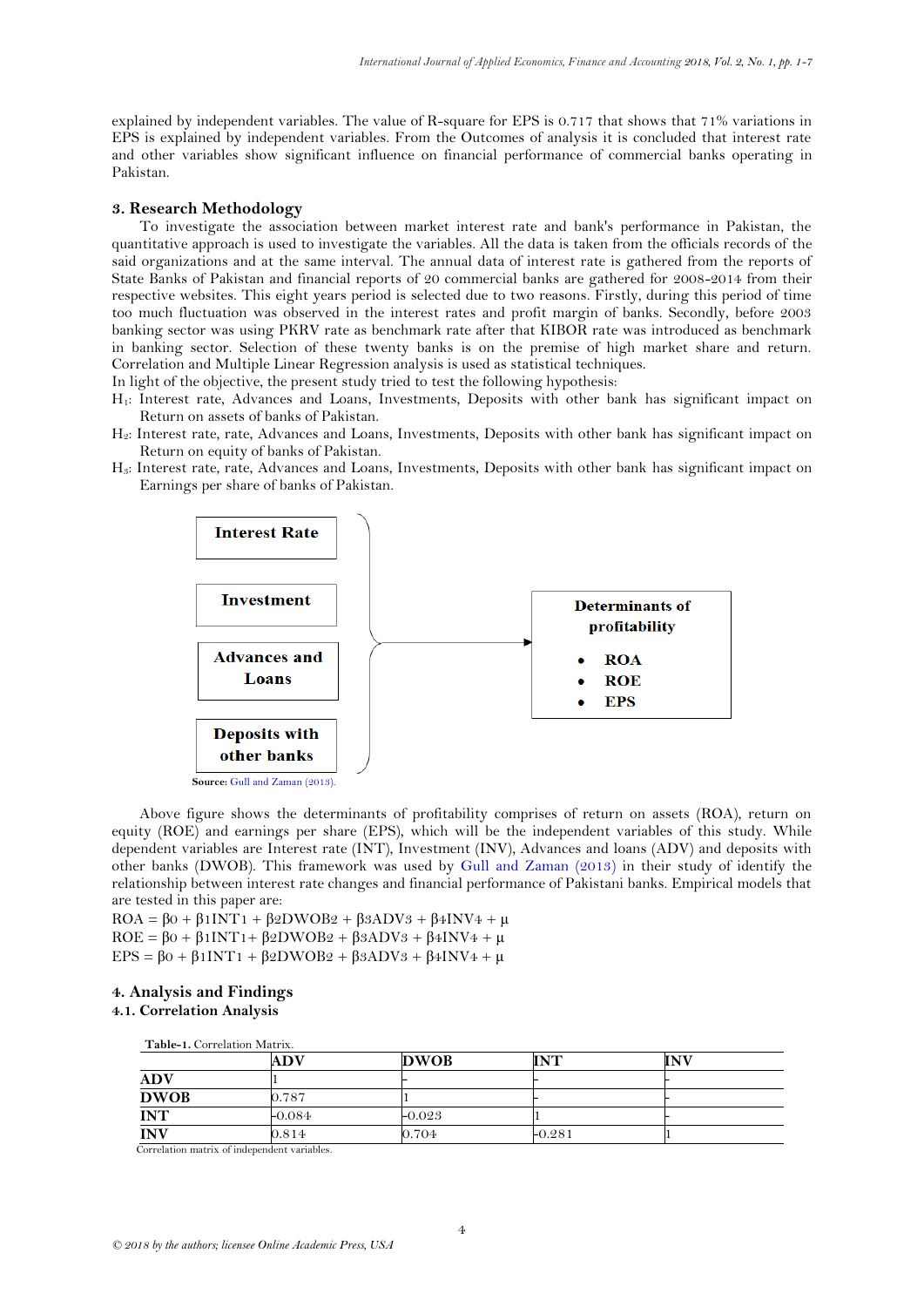[Table 1](#page-3-0) exhibits the results of Correlation analysis. Correlation refers to a relationship used to determine the association and direction of the relationship between two or more variables. The value of correlation coefficient ranges from  $+1$  to  $-1$ . If the value is  $+1$ , this expresses that variables are perfectly positively correlated and move in same direction. If the value is -1, this suggests that variables are perfectly negatively correlated and move in opposite direction. For the purpose of this study I have analyzed the correlation of independent variables with themselves to find out multi-colinearity among the variables. The advance & loans is positively associated with DWOB and INV, but negatively associated with INT. Deposits with other banks also have positive relationship with ADV and INV and negatively correlated with INT. Interest is negatively associate with DWOB, ADV and INV. Investment has negative relationship with INT and positive relationship with DWOB and INV. The diagonal value of correlation coefficient is 1 which shows strong and perfect relationship of variable with itself.

### **4.2. Statistical Analysis of ROA**

| <b>Variables</b> | Coefficients                                                  | T-statistic | Significance level |
|------------------|---------------------------------------------------------------|-------------|--------------------|
| (Constant)       | .032                                                          | .979        | .329               |
| <b>DWOB</b>      | $-4.637E - 009$                                               | $-1.979$    | .000               |
| <b>INV</b>       | $4.862E - 010$                                                | 4.067       | .000               |
| ADV              | $1.185E - 010$                                                | 3.535       | .085               |
| <b>INT</b>       | $-0.039$                                                      | $-1.735$    | .000               |
|                  | R-square 0.582, F-statistic 17.270, Significance value 0.000. |             |                    |

<span id="page-4-0"></span> **Table-2.** Linear Multiple Regression Analysis.

The results from [Table 2](#page-4-0) shows R-square of 0.582, which imply that 58.20% of variation in ROA in explained by the independent variables deposits with other banks, investment and interest rate in the model. Furthermore, [Table 2](#page-4-0) shows F- statistics of 17.270 and significance level is 0.000 which is less than 5% pvalue so we can conclude that there is significant impact of independent variables on dependent variable. We can reject the null hypothesis.

Deposits with other banks, Interest rate and Investments are found significant having value of 0.000 which is less than the P-value of 0.05. These variables are significantly influencing the return on assets of banks. While advances is found insignificant having value of significance 0.085 which is greater than p-value 0.05. Deposits with other banks and interest have negative relationship with return on assets of the banks. While advances and investment are positively affecting the return on assets of banks.

| <b>Variables</b> | <b>Coefficients</b> | T-statistic | Significance level |
|------------------|---------------------|-------------|--------------------|
| (Constant)       | $-.057$             | $-.673$     | .002               |
| <b>DWOB</b>      | $-6.714E - 009$     | $-2.278$    | .024               |
| <b>INV</b>       | 3.033E-010          | 1.336       | .000               |
| <b>ADV</b>       | 8.364E-010          | 4.738       | .000               |
| <b>INT</b>       | $-.061$             | $-3.269$    | .001               |

### **4.3. Statistical Analysis of ROE**

<span id="page-4-1"></span> **Table-3.** Linear Multiple Regression Analysis.

R-square 0.493, F-statistic 10.829, Significance value 0.000.

[Table 3](#page-4-1) shows R-square of 0.493, which suggests that 49.30% of variation in ROE in explained by the independent variables deposits with other banks, advances and loans, investment and interest rate in the model. [Table 3](#page-4-1) shows F-statistics of 10.829 and significance level is 0.000 which is less than 5% p-value so we can conclude that there is significant impact of independent variables on dependent variable. We can reject the null hypothesis.

Table also shows the significance of the independent variables which are affecting the dependent variable. Deposits with other banks, interest rate, investments and advances and loans are found significant having value of 0.000 which is less than the P-value of 0.05. These variables have significant influence on the return on equity of banks. Deposits with other banks and Interest have negative relationship with return on equity of the banks. While advances and investment are positively affecting the return on assets of banks.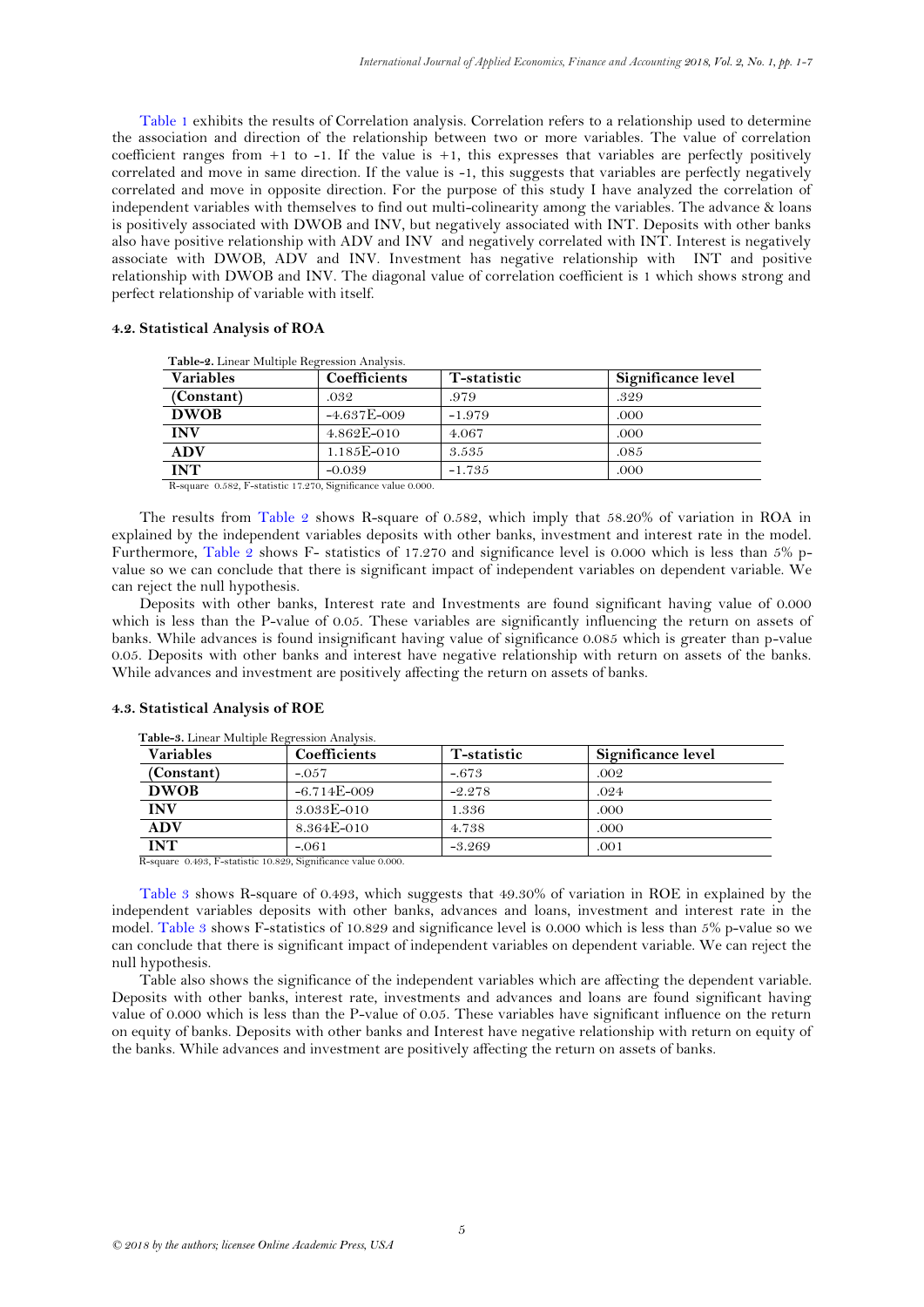| <b>Variables</b> | Coefficients    | T-statistic | Significance level |
|------------------|-----------------|-------------|--------------------|
| (Constant)       | $-2.055$        | $-2.764$    | .007               |
| <b>DWOB</b>      | $-9.374E - 008$ | $-1.671$    | .097               |
| <b>INV</b>       | $2.462E - 008$  | 5.121       | .000               |
| <b>ADV</b>       | 1.708E-008      | 3.095       | .002               |
| <b>INT</b>       | $-0.808$        | $-1.256$    | .001               |

## **4.4. Statistical Analysis of EPS**

R-square 0.745, F-statistic 42.150, Significance value 0.000.

<span id="page-5-5"></span> **Table-4.** Linear Multiple Regression Analysis.

The results from [Table 4](#page-5-5) shows R-square value of 0.745, which states that 74.50% of variation in EPS in explained by the independent variables deposits with other banks, advances and loans, investment and interest rate in the model. F-statistics is 42.150 and significance level is 0.000 which is less than 5% p-value so we can conclude that there is significant impact of independent variables on dependent variable. We can reject the null hypothesis.

[Table 4](#page-5-5) shows the significance of the independent variables which are affecting the dependent variable. Interest rate, Advances and loans and Investments are found significant having value of 0.000 which is less than the P-value of 0.05. These variables are significantly influencing the earnings per share of banks. While Deposits with other banks is found insignificant having value of significance 0.097 which is greater than pvalue 0.05. Deposits with other banks and Interest have negative relationship with Return on assets of the banks. While Advances and Investment are positively affecting the return on assets of banks.

## **5. Conclusion and Recommendations**

This research is conducted with the objective to examine the relationship between interest rate fluctuation and financial performance of banks. In order to measure the profitability three dependent variables were taken; the return on assets, return on equity and earnings per share. The independent variables were Deposits with other banks, Interest rate, Advances & loans and Investments. By considering the results of research we can conclude that profitability of banks is significantly affected by changes in the interest rate, deposits with other banks, advances & loans and investments.

Return on assets is one of the critical factors which help us identify the profitability of banks. As banks increase its deposits with other banks its return on assets decreases because it will decrease the value of total assets. Investments and advances are having positive relationship with return on assets. Increase in investments and advances will increase the bank's assets and it will earn through these investments. Interest rate is having negative relationship with return on assets of banks. If the interest rate decreases people will not keep their money in banks they will seek to hold their money in other investment opportunities. Similarly if interest rates increase people will put their money in banks and earn on their deposits. This will increase the bank's assets and ultimately increase the return on assets of banks.

Another profitability measure in this research was return on equity. Return on equity is having positive relationship with advances and investments. While it has negative relationship with deposits with other banks and interest rate. Earnings per share (EPS) is significantly affected by these variables. Analysis show that advances and investment have strong effect on the earnings per share. On the other hand, deposits with other banks and interest rate are having converse but significant impact on EPS.

The results of this research suggest that banks profitability is an important function of interest rate fluctuation. Through proficient and skillful regulation and administrative structure bank's lending rate polices can be fortified. It's the role of banks' management to manage their portfolios on the basis of long run profitability. Government should also make such monetary policies which will increase the profitability of banks.

This study has only covered the period of 2008 to 2014. Further research can be conducted over a longer timeframe by analyzing the quarterly data. In order to extract more accurate results other econometrics techniques can be run to validate the relationships.

### **References**

<span id="page-5-2"></span>Davies, M., & Vaught, J. (2011). *Interest rates and bank profitability in the South Pacific. Paper Discussed at Forum Economic Ministries Meeting (PETAC Regional Papers)*.

<span id="page-5-3"></span>Demirguc-kunt, A., & Huizinga, H. (1999). Determinants of commercial bank interest margins and profitability: Some international evidence. *The World Bank Economic Review, 13*(2), 379-408.

<span id="page-5-0"></span>English, W. B. (2002). Interest rate risk and bank net interest margins. *BIS Quarterly Review, 10*(1), 67-82.

<span id="page-5-4"></span>Gull, A., & Zaman, A. (2013). Interest rate fluctuations and financial outcomes of banking sector: A case study of Pakistan. *International Journal of Research in Commerce & Management, 4*(7), 125-129.

<span id="page-5-1"></span>Hanweck, G., & Ryu, L. (2005). The sensitivity of bank net interest margins and profitability to credit, interest-rate, and term-tructure shocks across bank product specializations. Working Paper 2005-02.